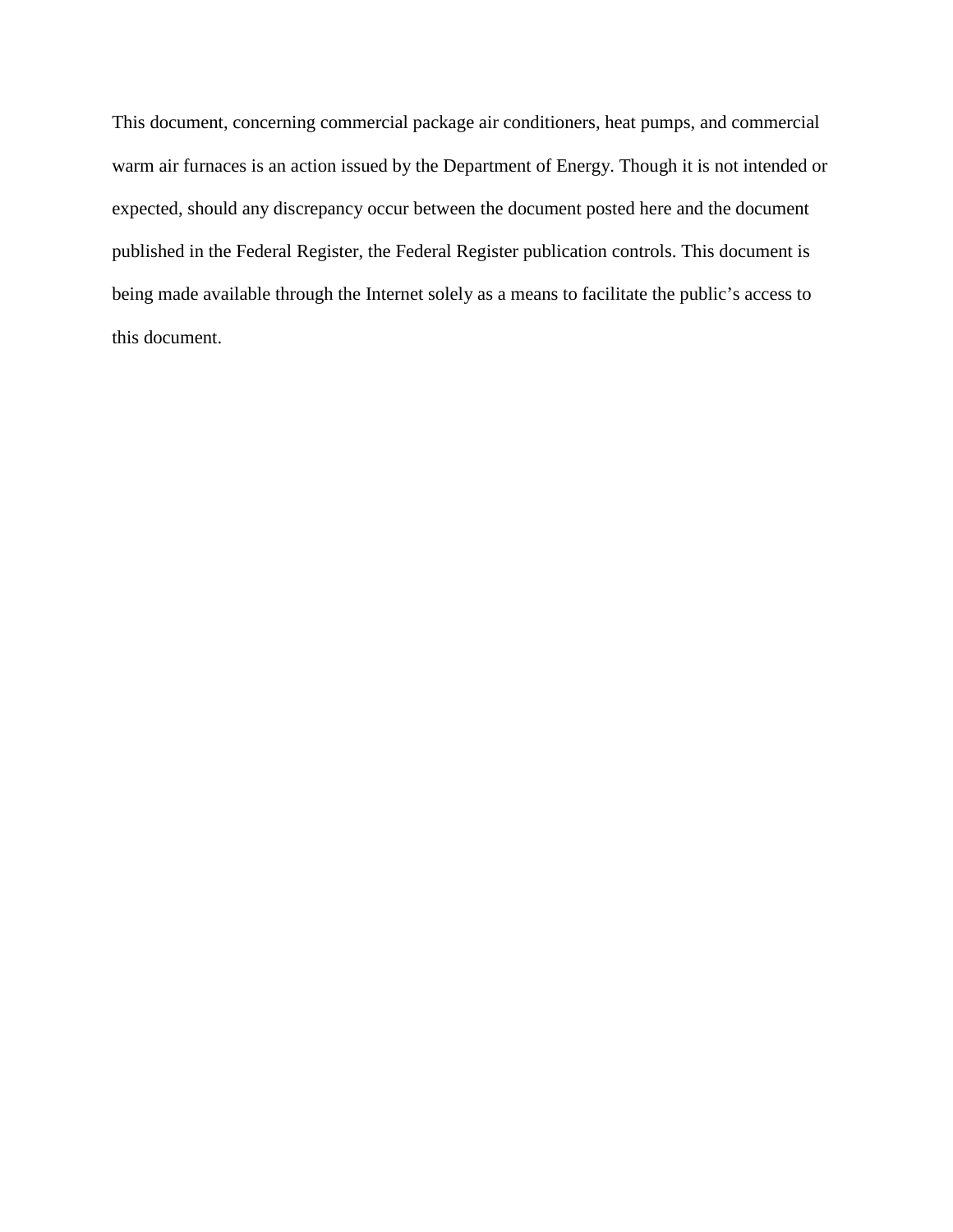#### **[6450-01-P]**

# **DEPARTMENT OF ENERGY**

# **10 CFR Part 431**

### **[EERE-2013-BT-STD-0007; EERE-2013-BT-STD-0021]**

**Appliance Standards and Rulemaking Federal Advisory Committee: Notice of Intent to Establish the Commercial Package Air Conditioners and Heat Pumps and Commercial Warm Air Furnaces Working Group to Negotiate Potential Energy Conservation Standards** 

**AGENCY**: Office of Energy Efficiency and Renewable Energy, U.S. Department of Energy.

**ACTION**: Notice of intent and announcement of a public meeting.

**SUMMARY**: The U.S. Department of Energy (DOE or the Department) is giving notice that it intends to establish a negotiated rulemaking working group under the Appliance Standards and Rulemaking Federal Advisory Committee (ASRAC) in accordance with the Federal Advisory Committee Act (FACA) and the Negotiated Rulemaking Act (NRA) to negotiate regarding energy conservation standards for small, large, and very large, air-cooled commercial package air conditioners and heat pumps as well as commercial warm air furnaces. The purpose of the working group will be to discuss and, if possible, reach consensus regarding the development of energy conservation standards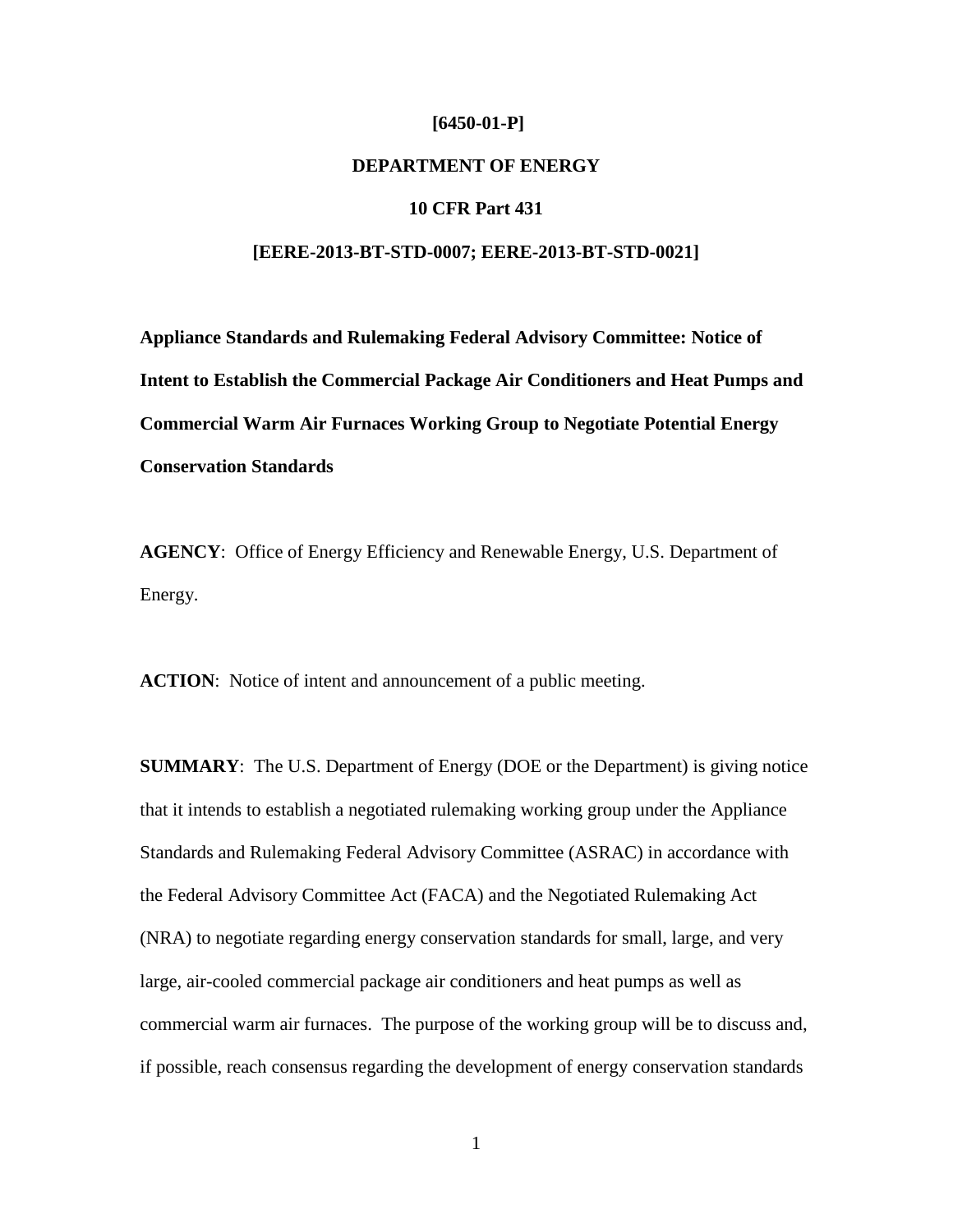for small, large, and very large, air-cooled commercial package air conditioners and heat pumps as well as commercial warm air furnaces, as authorized by the Energy Policy and Conservation Act (EPCA) of 1975, as amended. The working group will consist of representatives of parties having a defined stake in the outcome of the energy conservation standards, and will consult as appropriate with a range of experts on technical issues.

The working group is expected to negotiate a final term sheet regarding energy conservation standards for the aforementioned equipment by Monday, June 15, 2015. The final term sheet will be presented to ASRAC at an open meeting for their deliberation and decision on whether to pass it on as a formal recommendation to DOE.

**DATES**: DOE will hold the first meeting for the CUAC and CWAF Working Group on Tuesday, April, 28, 2015, from 9 a.m. to 5 p.m., in Washington, DC. The meeting will also be broadcast as a webinar. See section V Public Participation for webinar registration information, participant instructions, and information about the capabilities available to webinar participants.

Written comments and request to be appointed as members of the CUAC and CWAF Working Group, including an application package, are welcome and should be submitted by **[INSERT DATE 14 DAYS AFTER DATE OF PUBLICATION IN THE FEDERAL REGISTER]**.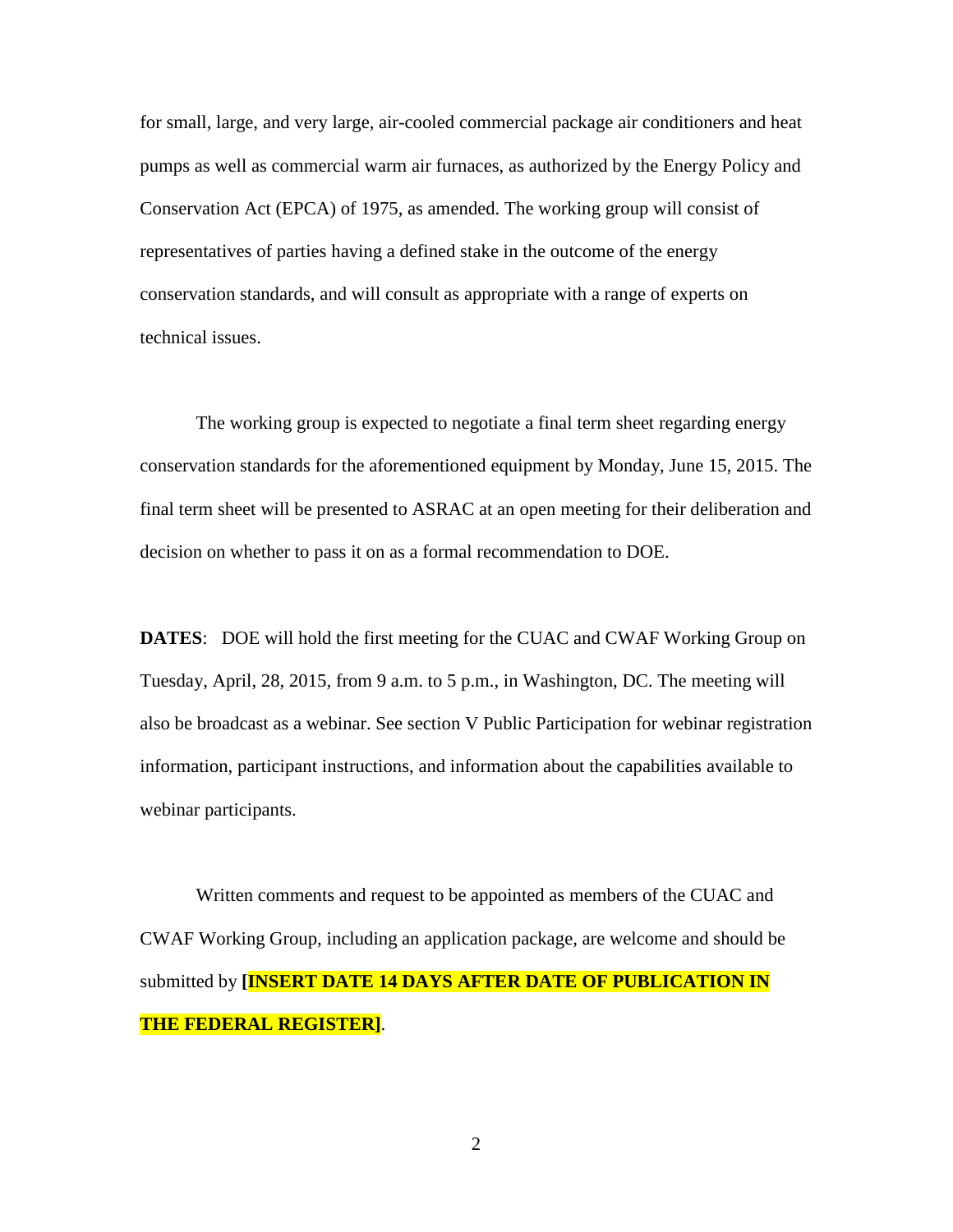**ADDRESSES**: The first CUAC and CWAF Working Group meeting, which is also open to the public, will be held at the U.S. Department of Energy, Forrestal Building, Room 8E-089, 1000 Independence Avenue, SW., Washington, DC 20585. To attend, please notify asrac@ee.doe.gov. Please note that foreign nationals participating in the public meeting are subject to advance security screening procedures which require advance notice prior to attendance at the public meeting. If a foreign national wishes to participate in the public meeting, please inform DOE as soon as possible by contacting regina.washington@ee.doe.gov so that the necessary procedures can be completed. Please also note that those wishing to bring laptops into the Forrestal Building will be required to obtain a property pass. Visitors should avoid bringing laptops, or allow an extra 45 minutes. Persons can attend the public meeting via webinar. For more information, refer to section V of this document (Public Participation).

Interested person may submit comments, identified by docket number **EERE-2013- BT-STD-0007; EERE-2013-BT-STD-0021** by any of the following methods:

- 1. Federal eRulemaking Portal: [www.regulations.gov.](http://www.regulations.gov/) Follow the instructions for submitting comments.
- 2. E-mail: [ASRAC@ee.doe.gov.](mailto:ASRACworkgroup2013NOC0023@ee.doe.gov) Include docket number EERE-2013-BT-STD-0007; EERE-2013-BT-STD-0021 in the subject line of the message.
- 3. Mail: Ms. Brenda Edwards, U.S. Department of Energy, Building Technologies Office, Mailstop EE-5B, 1000 Independence Avenue, SW., Washington, DC 20585-0121. If possible, please submit all items on a compact disc (CD), in which case it is not necessary to include printed copies.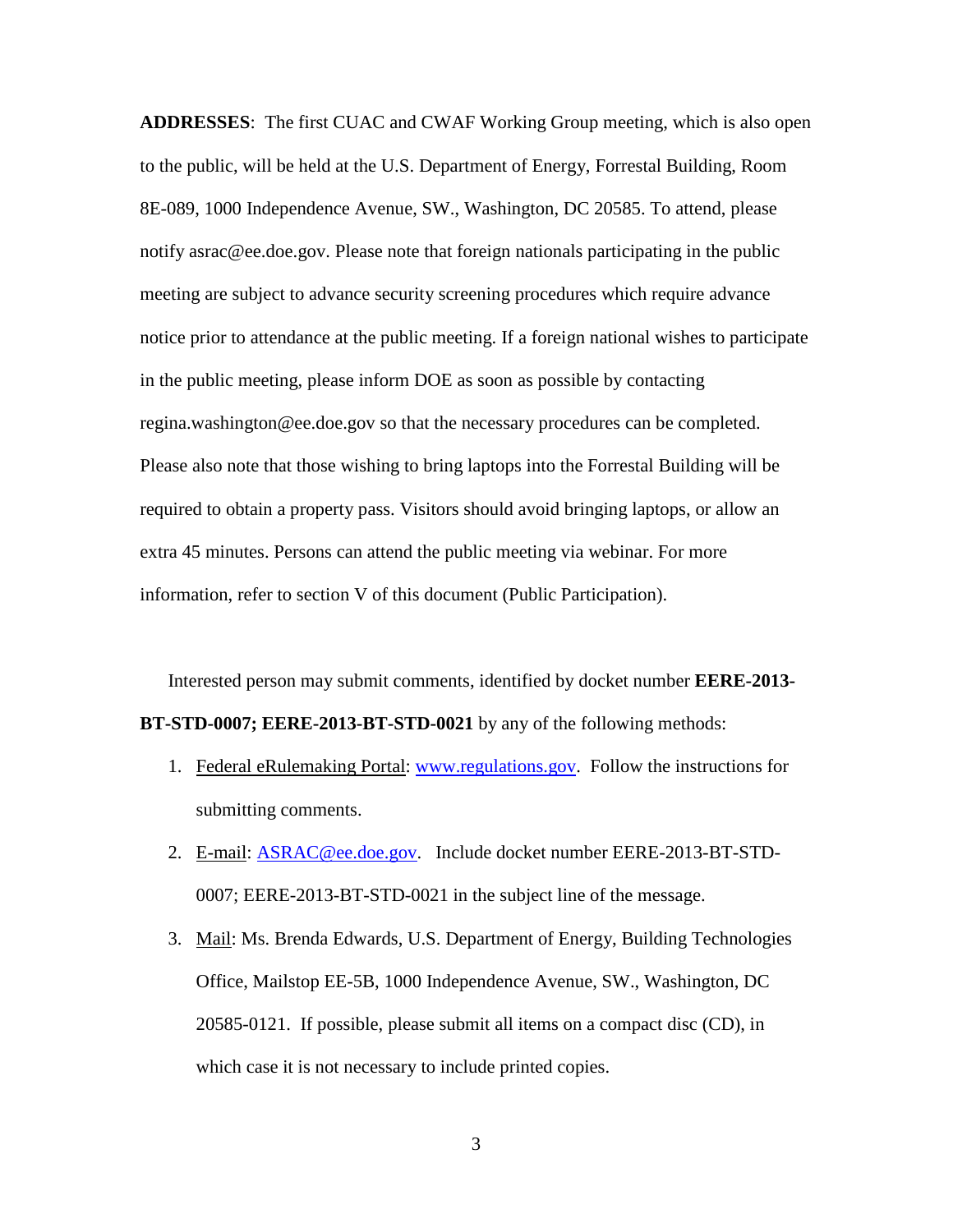4. Hand Delivery/Courier: Ms. Brenda Edwards, U.S. Department of Energy, Building Technologies Program, 950 L'Enfant Plaza, SW., Suite 600, Washington, DC 20024. Telephone: (202) 586-2945. If possible, please submit all items on a CD, in which case it is not necessary to include printed copies. No telefacsimilies (faxes) will be accepted.

Docket: The docket is available for review at [www.regulations.gov,](http://www.regulations.gov/) including Federal Register notices, public meeting attendee lists and transcripts, comments, and other supporting documents/materials. All documents in the docket are listed in the [www.regulations.gov](http://www.regulations.gov/) index. However, not all documents listed in the index may be publicly available, such as information that is exempt from public disclosure.

**FOR FURTHER INFORMATION CONTACT**: John Cymbalsky, U.S. Department of Energy, Office of Building Technologies (EE-2J), 950 L'Enfant Plaza, S.W., Washington, DC 20024. Phone: 202-287-1692. Email: **asrac@ee.doe.gov**.

## **SUPPLEMENTARY INFORMATION**:

**Preamble** I. Authority II. Background III. Proposed Negotiating Procedures IV. Comments Requested V. Public Participation

**I. Authority**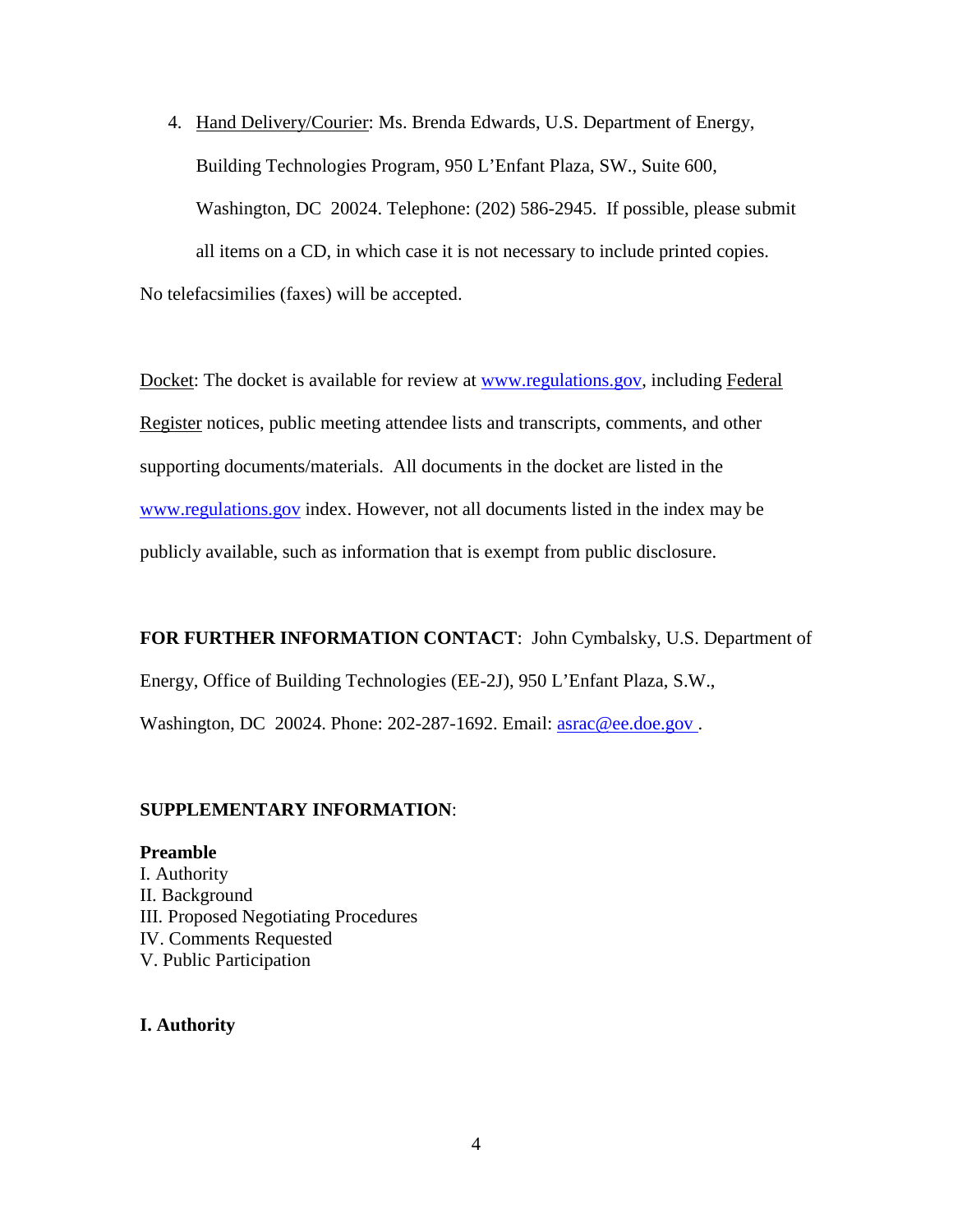This notice of intent, announcing DOE's intent to negotiate regarding energy conservation standards for small (greater than or equal to 65,000 Btu/h and under 135,000 Btu/h cooling capacity), large, (greater than or equal to 135,000 Btu/h and under 240,000 Btu/h cooling capacity) and very large (greater than or equal to 240,000 Btu/h and under 760,000 Btu/h cooling capacity), air-cooled commercial package air conditioners and heat pumps (CUACs) as well as commercial warm air furnaces (CWAFs), was developed under the authority of sections 563 and 564 of the NRA (5 U.S.C. 561–570, Pub. L. 104–320). The establishment of energy conservation standards for CUACs and CWAFs by DOE is pursuant to authority in EPCA, as amended, 42 U.S.C. 6311(1)(A) and 42 U.S.C. 6291, *et seq*.

### **II. Background**

As required by the NRA, DOE is giving notice that it is establishing a working group under ASRAC to negotiate regarding energy conservation standards CUACs and CWAFs. EPCA, as amended, directs DOE to adopt energy conservation standards for CUACs and CWAFs for which standards would be technologically feasible and economically justified, and would result in significant energy savings. The current Federal for CUACs are found in 10 CFR Part 431.97(b).

#### *A. Negotiated Rulemaking*

 DOE has decided to use the negotiated rulemaking process to discuss the development of energy conservation standards for CUACs and CWAFs. Under EPCA, Congress mandated that DOE develop regulations establishing energy conservation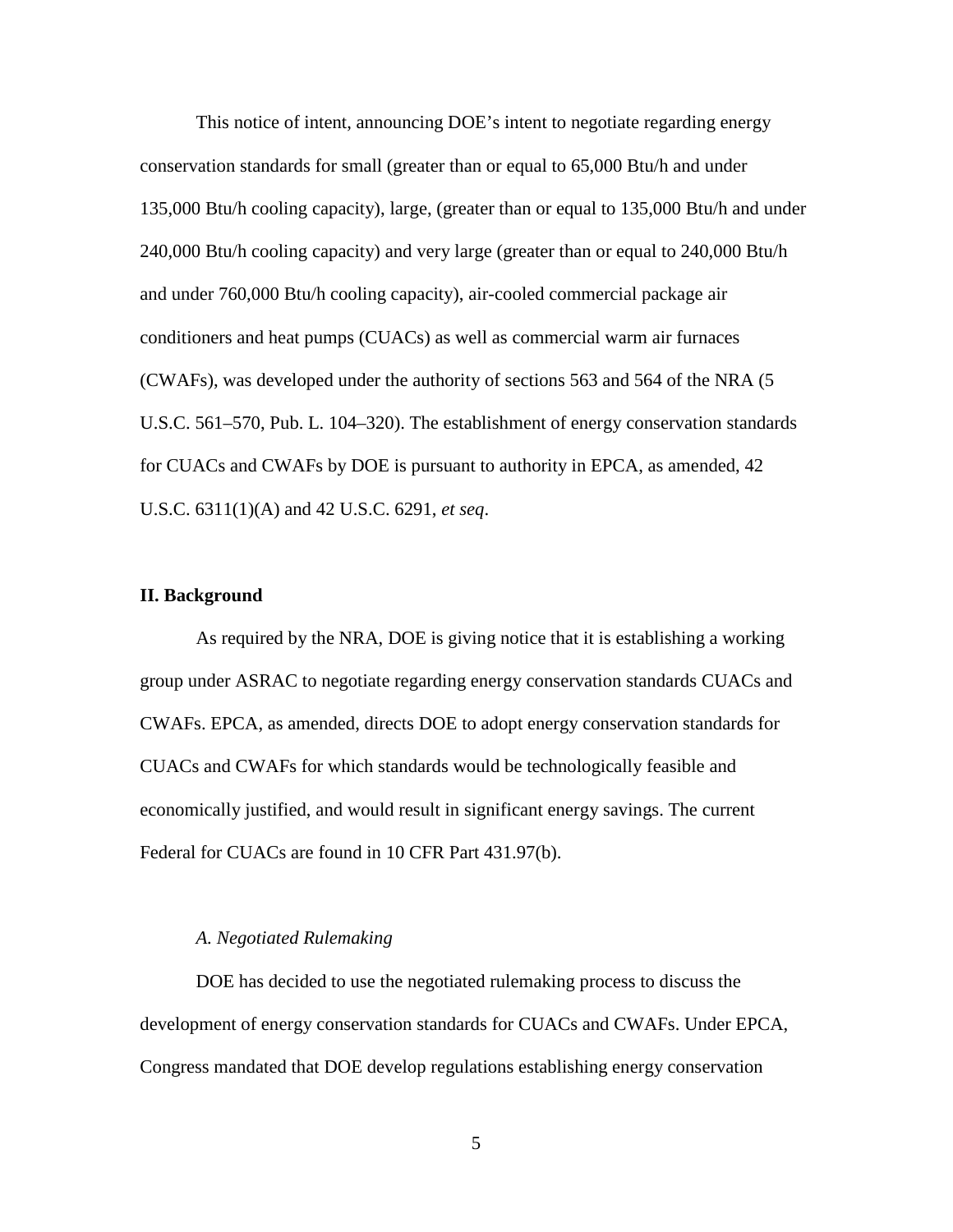standards for covered consumer and commercial products that are designed to achieve the maximum improvement in energy efficiency that are technologically feasible and economically justified. 42 U.S.C.  $6295(0)(2)(A)$ . The primary reason for using the negotiated rulemaking process for considering amended energy conservation standards is that stakeholders strongly support a consensual rulemaking effort. DOE believes such a regulatory negotiation process will be less adversarial and better suited to resolving complex technical issues. An important virtue of negotiated rulemaking is that it allows expert dialog that is much better than traditional techniques at getting the facts and issues right and will result in a rulemaking that will effectively reflect Congressional intent.

 A regulatory negotiation will enable DOE to engage in direct and sustained dialog with informed, interested, and affected parties when considering potential revisions to the publically available analysis.. Because a negotiating working group includes representatives from the major stakeholder groups affected by or interested in the rule, the number of changes in the analysis resulting from responses to public comments on the proposed rule may be decreased as DOE and the major stakeholder groups affected by the rule have the opportunity to have a discussions about the data, methodology, and analyses.

### *B. Rulemaking for CUAC and CWAF Energy Conservation Standards*

 The NRA enables DOE to establish an advisory committee or working group if it is determined that the use of the negotiated rulemaking process is in the public interest.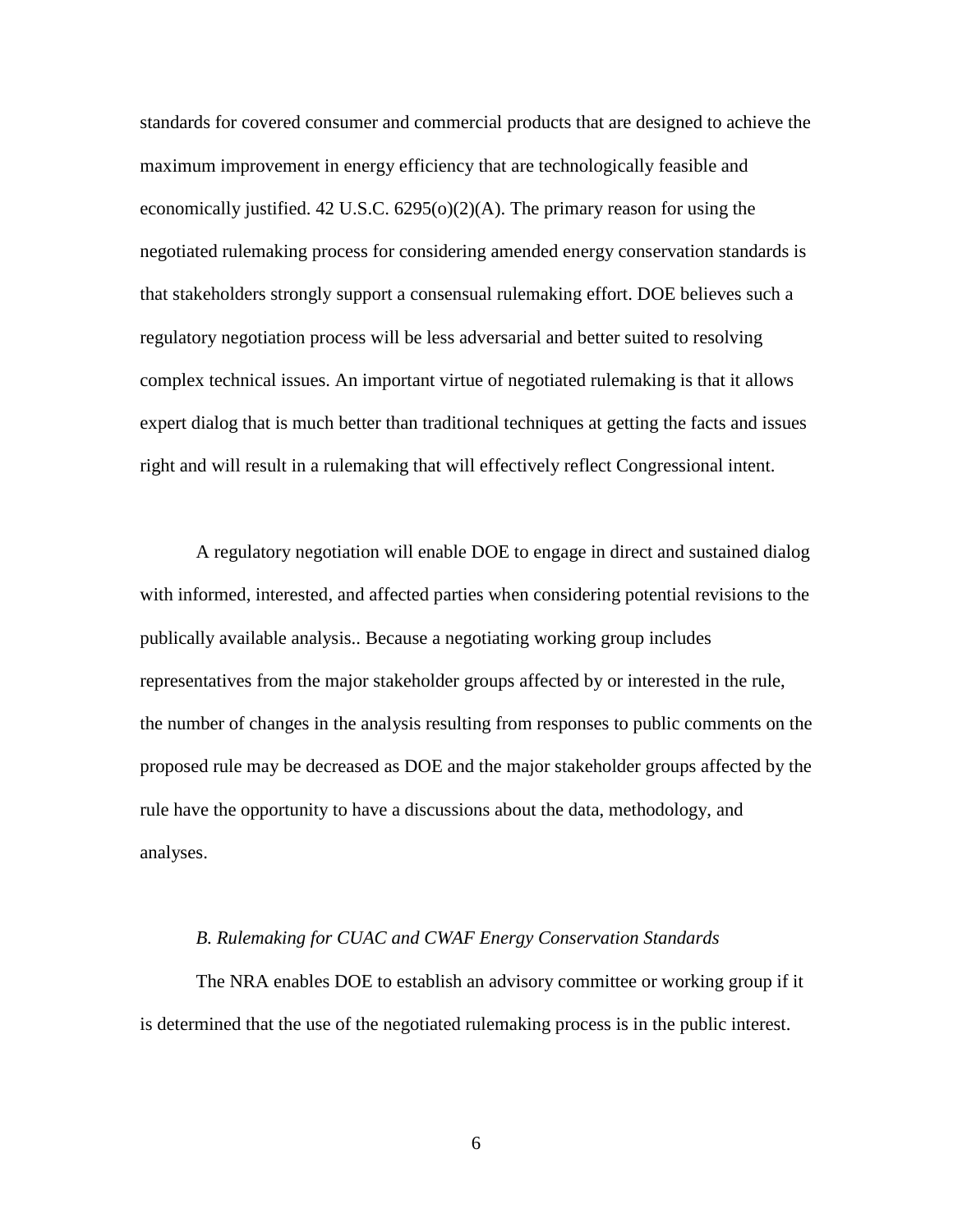DOE intends to develop Federal regulations that build on the depth of experience accrued in both the public and private sectors in implementing standards and programs.

 DOE has determined that the regulatory negotiation process will provide for obtaining a diverse array of in-depth input, as well as an opportunity for increased collaborative discussion from both private-sector stakeholders and government officials who are familiar with energy use and efficiency of CUACs and CWAFs.

# *D. Department Commitment*

In initiating this regulatory negotiation process regarding energy conservation standards for CUACs and CWAFs, DOE is making a commitment to provide adequate resources to facilitate timely and successful completion of the process. This commitment includes making the process a priority activity for all representatives, components, officials, and personnel of the Department who need to be involved in the rulemaking, from the time of initiation until such time as a final rule is issued or the process is expressly terminated. DOE will provide administrative support for the process and will take steps to ensure that the advisory committee or working group has the dedicated resources it requires to complete its work in a timely fashion. Specifically, DOE will make available the following support services: properly equipped space adequate for public meetings and caucuses; logistical support; word processing and distribution of background information; the service of a facilitator; and such additional research and other technical assistance as may be necessary.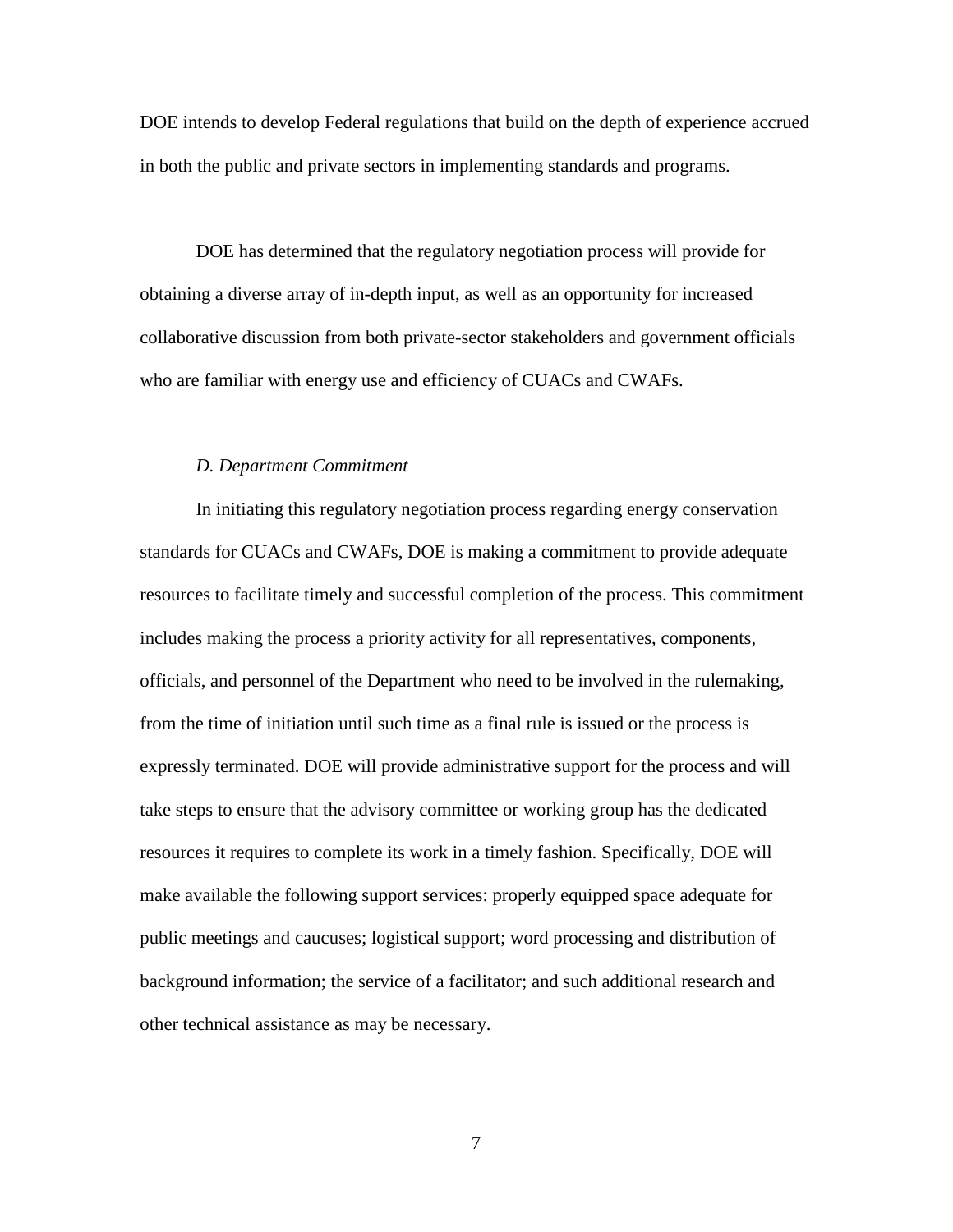To the maximum extent possible consistent with the legal obligations of the Department, DOE will consider the consensus of the advisory committee or working group as the basis for the rulemaking moving forward.

#### *E. Negotiating Consensus*

As discussed above, the negotiated rulemaking process differs fundamentally from the usual process for developing and revising a typical rulemaking. Negotiation enables interested and affected parties to discuss various approaches to issues rather than asking them only to respond to a proposal developed by the Department. The negotiation process involves a mutual education of the various parties on the practical concerns about the impact of standards. Each advisory committee or working group member participates in resolving the interests and concerns of other members, rather than leaving it up to DOE to evaluate and incorporate different points of view.

A key principle of negotiated rulemaking is that agreement is by consensus of all the interests. Thus, no one interest or group of interests is able to control the process. The NRA defines consensus as the unanimous concurrence among interests represented on a negotiated rulemaking committee or working group, unless the committee or working group itself unanimously agrees to use a different definition. 5 U.S.C. 562. In addition, experience has demonstrated that using a trained mediator to facilitate this process will assist all parties, including DOE, in identifying their real interests in the rule, and thus will enable parties to focus on and resolve the important issues.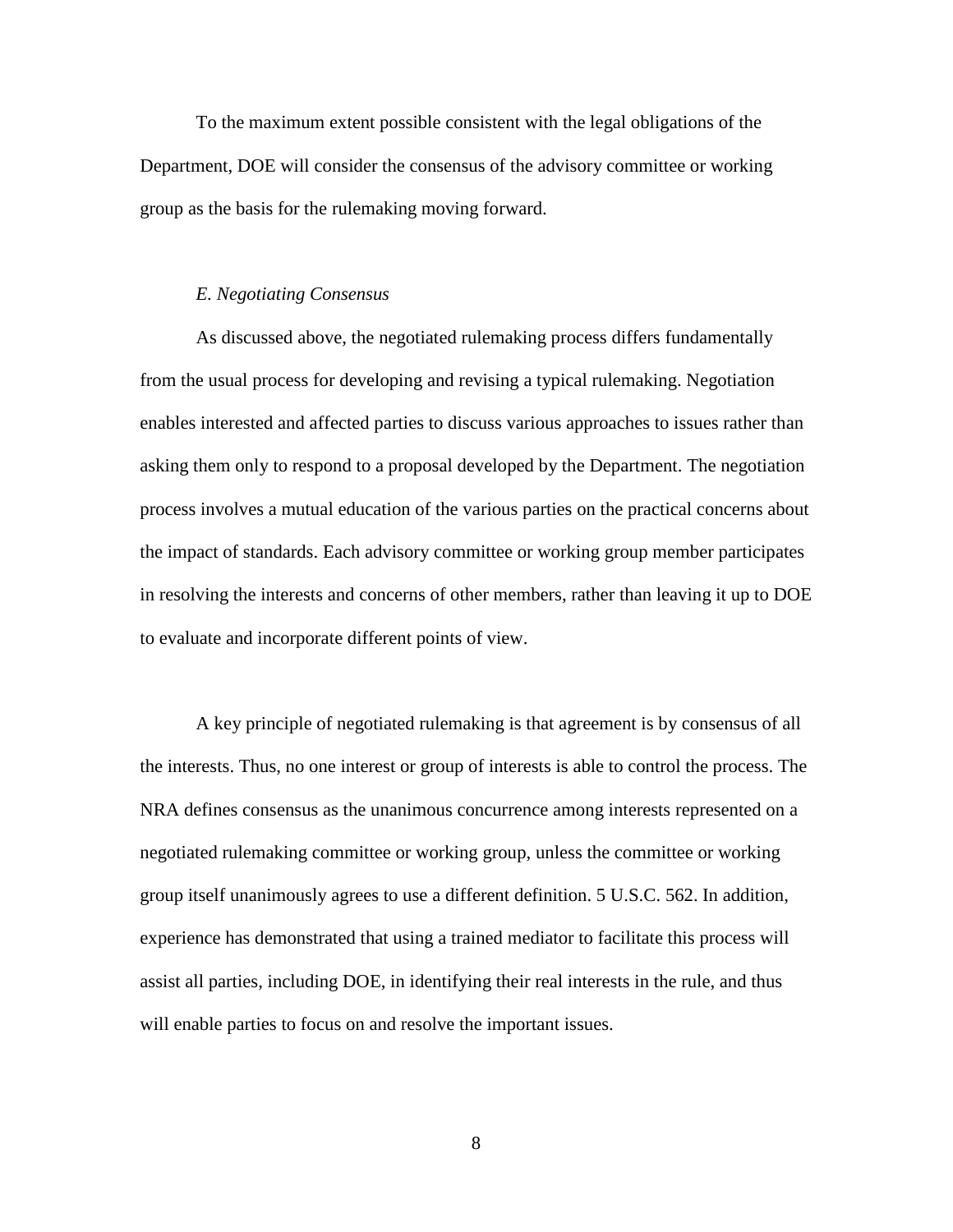### **III. Proposed Negotiating Procedures**

# *A. Key Issues for Negotiation*

 The following issues and concerns will underlie the work of the Negotiated Rulemaking Committee on CUAC and CWAF Energy Conservation Standards:

- Additional data that could be considered by the Working Group in potentially revising the analytical tools that DOE used for the proposed rules;
- Additional methodology assumptions that could be considered by the Working Group in potentially revising the analytical tools that DOE used for the proposed rules;
- Synergies gained by combining the rulemaking and potential compliance dates for two covered products; and
- Consideration of energy conservation standards.

 To examine the underlying issues outlined above, and others not yet articulated, all parties in the negotiation will need DOE to provide data and an analytic framework complete and accurate enough to support their deliberations. DOE's analyses must be adequate to inform a prospective negotiation—for example, the notice of proposed rulemakings for CUACs and CWAFs or equivalent must be available and timely.

# *B. Formation of Working Group*

A working group will be formed and operated in full compliance with the requirements of FACA and in a manner consistent with the requirements of the NRA. DOE has determined that the working group shall not exceed 25 members. The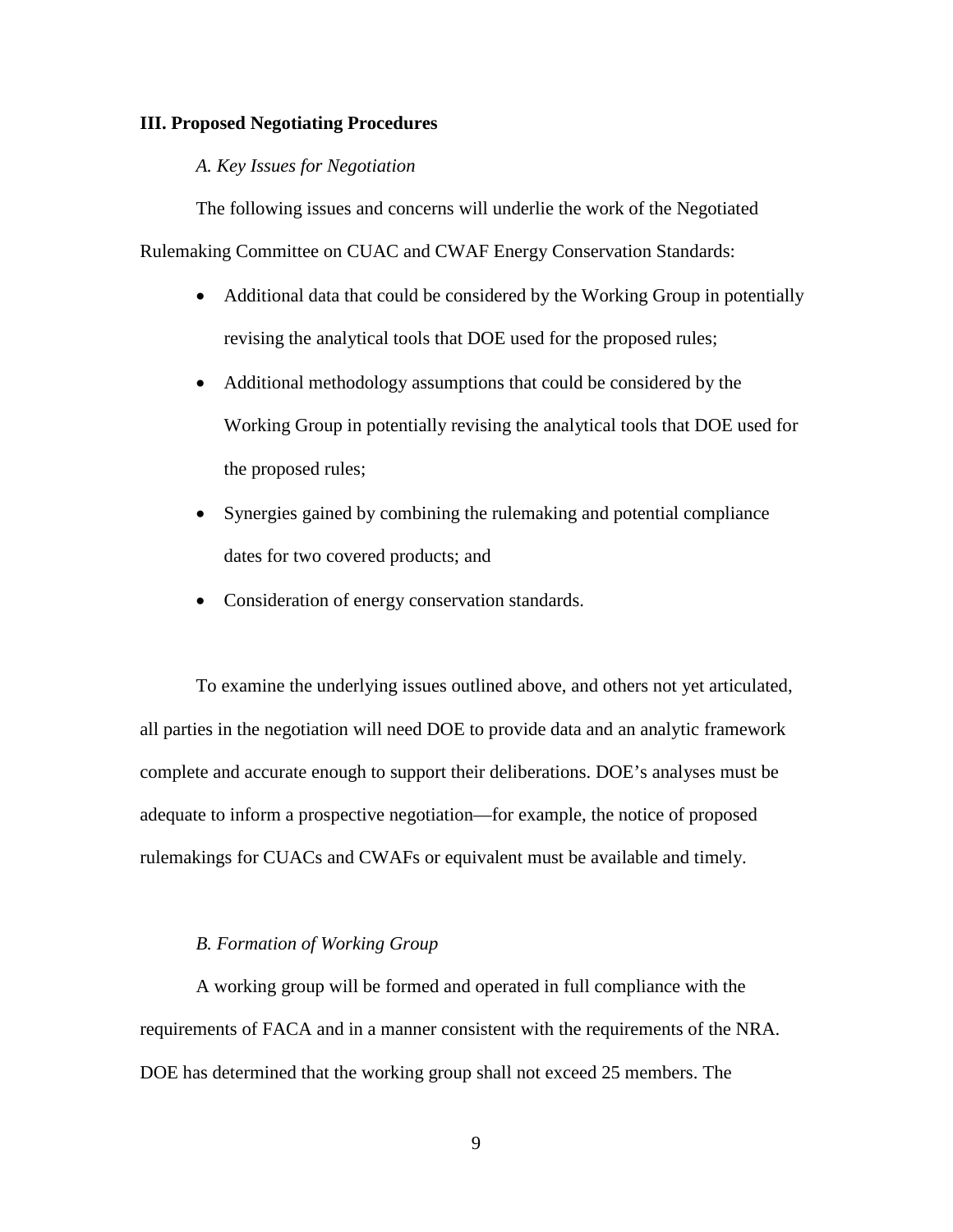Department believes that more than 25 members would make it difficult to conduct effective negotiations. DOE is aware that there are many more potential participants than there are membership slots on the working group. The Department does not believe, nor does the NRA contemplate, that each potentially affected group must participate directly in the negotiations; nevertheless, each affected interest can be adequately represented. To have a successful negotiation, it is important for interested parties to identify and form coalitions that adequately represent significantly affected interests. To provide adequate representation, those coalitions must agree to support, both financially and technically, a member of the working group whom they choose to represent their interests.

DOE recognizes that when it establishes energy conservation standards for consumer products and commercial equipment, various segments of society may be affected in different ways, in some cases producing unique ''interests'' in a rulemaking based on income, gender, or other factors. The Department will pay attention to providing that any unique interests that have been identified, and that may be significantly affected by the rulemaking, are represented.

FACA also requires that members of the public have the opportunity to attend meetings of the full committee and speak or otherwise address the committee during the public comment period. In addition, any member of the public is permitted to file a written statement with the advisory committee. DOE plans to follow these same procedures in conducting meetings of the working group.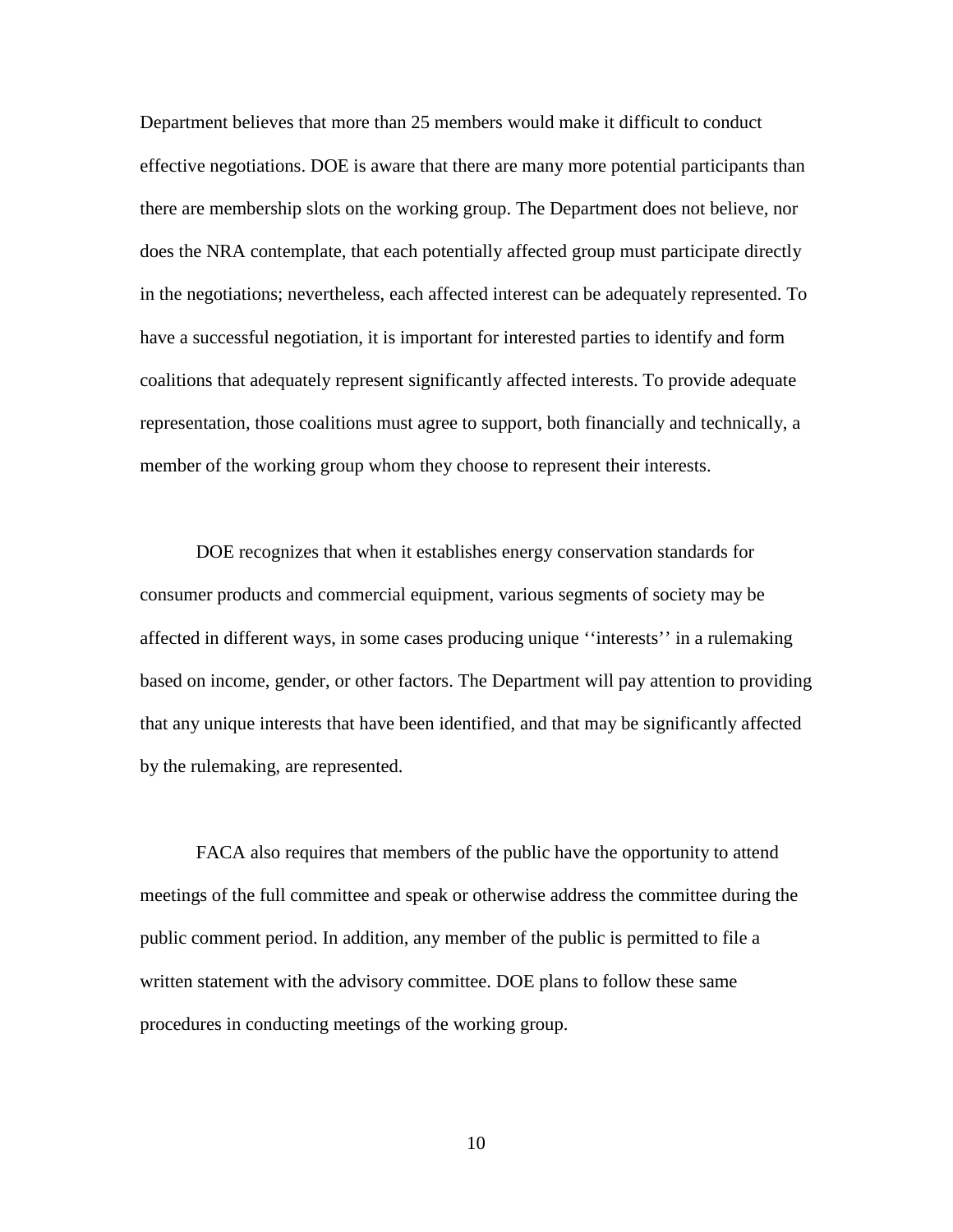### *C. Interests Involved/Working Group Membership*

DOE anticipates that the working group will comprise no more than 25 members who represent affected and interested stakeholder groups, at least one of whom must be a member of the ASRAC. As required by FACA, the Department will conduct the negotiated rulemaking with particular attention to ensuring full and balanced representation of those interests that may be significantly affected by the rulemaking for energy conservation standards regarding CUACs and CWAFs. Section 562 of the NRA defines the term interest as ''with respect to an issue or matter, multiple parties which have a similar point of view or which are likely to be affected in a similar manner." Listed below are parties the Department to date has identified as being ''significantly affected'' by a rulemaking regarding the energy conservation standards regarding CUACs and CWAFs.

- The U.S. Department of Energy
- Trade Associations representing manufacturers of CUACs and CWAF;
- Utilities
- Energy Efficiency/Environmental Advocacy Groups
- Consumers

 One purpose of this notice of intent is to determine whether Federal regulations regarding CUACs and CWAFs energy conservation standards will significantly affect interests that are not listed above. DOE invites comment and suggestions on its initial list of significantly affected interests.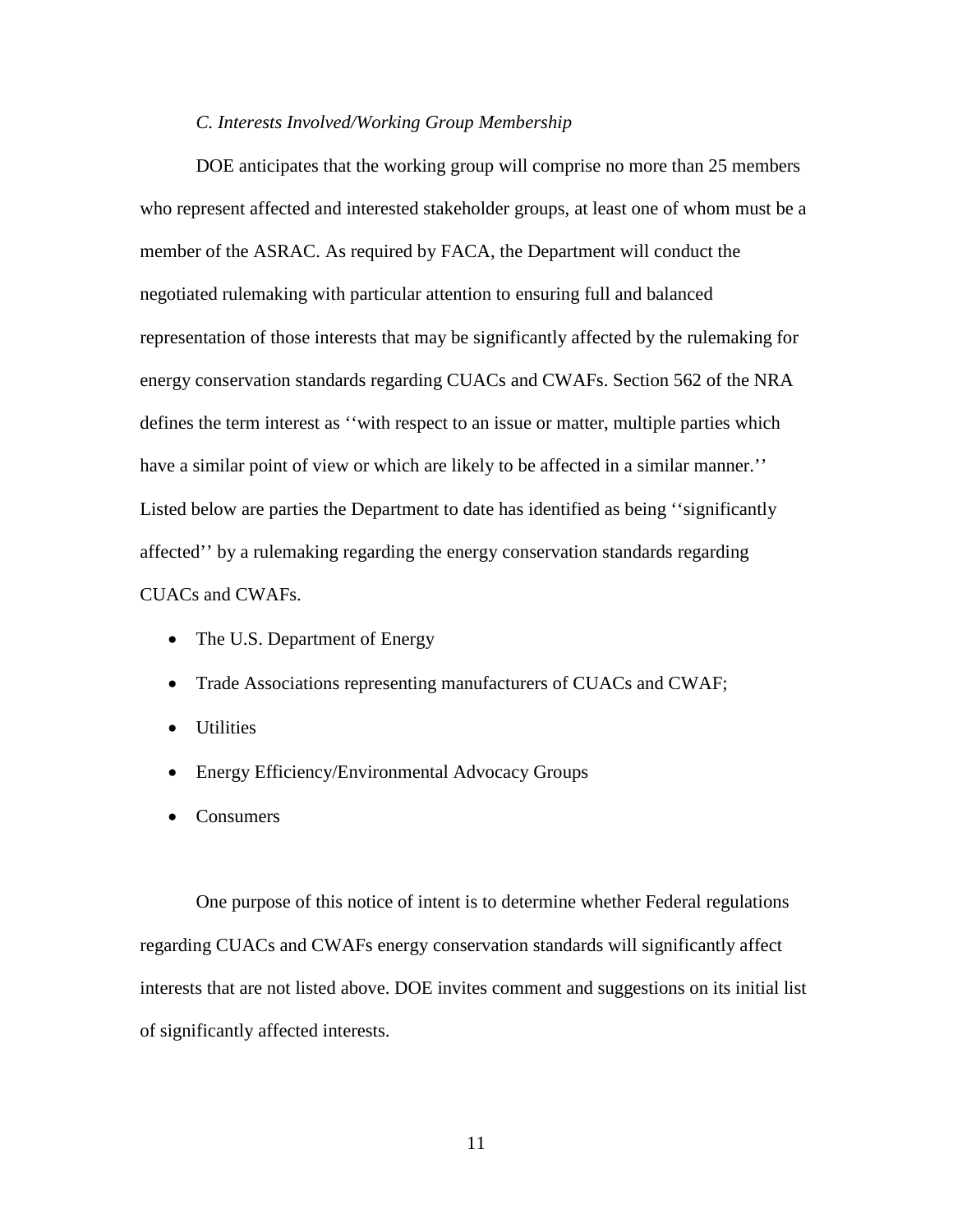Members may be individuals or organizations. If the effort is to be fruitful, participants on the working group should be able to fully and adequately represent the viewpoints of their respective interests. This document gives notice of DOE's process to other potential participants and affords them the opportunity to request representation in the negotiations. Those who wish to be appointed as members of the CUACs and CWAFs Working Group, should submit a request to DOE, in accordance with the public participation procedures outlined in the DATES and **ADDRESSES** sections of this notice of intent. Membership of the working group is likely to involve:

- Attendance at approximately six, one (1) to two (2) day meetings;
- Travel costs to those meetings; and
- Preparation time for those meetings.

 Members serving on the working group will not receive compensation for their services. Interested parties who are not selected for membership on the working group may make valuable contributions to this negotiated rulemaking effort in any of the following ways:

- The person may request to be placed on the working group mailing list and submit written comments as appropriate.
- The person may attend working group meetings, which are open to the public; caucus with his or her interest's member on the working group; or even address the working group during the public comment portion of the working group meeting.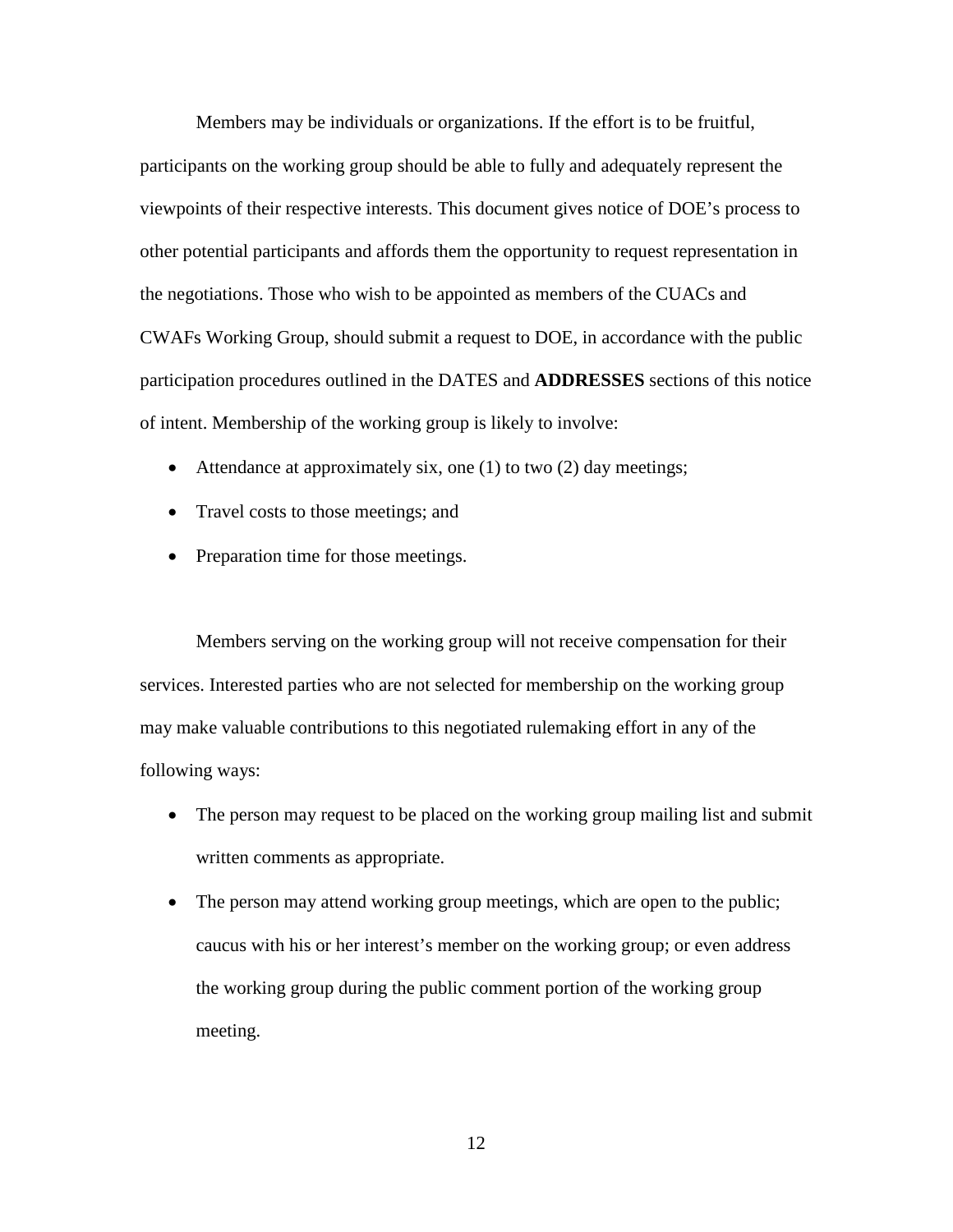• The person could assist the efforts of a workgroup that the working group might establish.

A working group may establish informal workgroups, which usually are asked to facilitate committee deliberations by assisting with various technical matters (e.g., researching or preparing summaries of the technical literature or comments on specific matters such as economic issues). Workgroups also might assist in estimating costs or drafting regulatory text on issues associated with the analysis of the costs and benefits addressed, or formulating drafts of the various provisions and their justifications as previously developed by the working group. Given their support function, workgroups usually consist of participants who have expertise or particular interest in the technical matter(s) being studied. Because it recognizes the importance of this support work for the working group, DOE will provide appropriate technical expertise for such workgroups.

#### *D. Good Faith Negotiation*

Every working group member must be willing to negotiate in good faith and have the authority, granted by his or her constituency, to do so. The first step is to ensure that each member has good communications with his or her constituencies. An intra-interest network of communication should be established to bring information from the support organization to the member at the table, and to take information from the table back to the support organization. Second, each organization or coalition should designate as its representative a person having the credibility and authority to ensure that needed information is provided and decisions are made in a timely fashion. Negotiated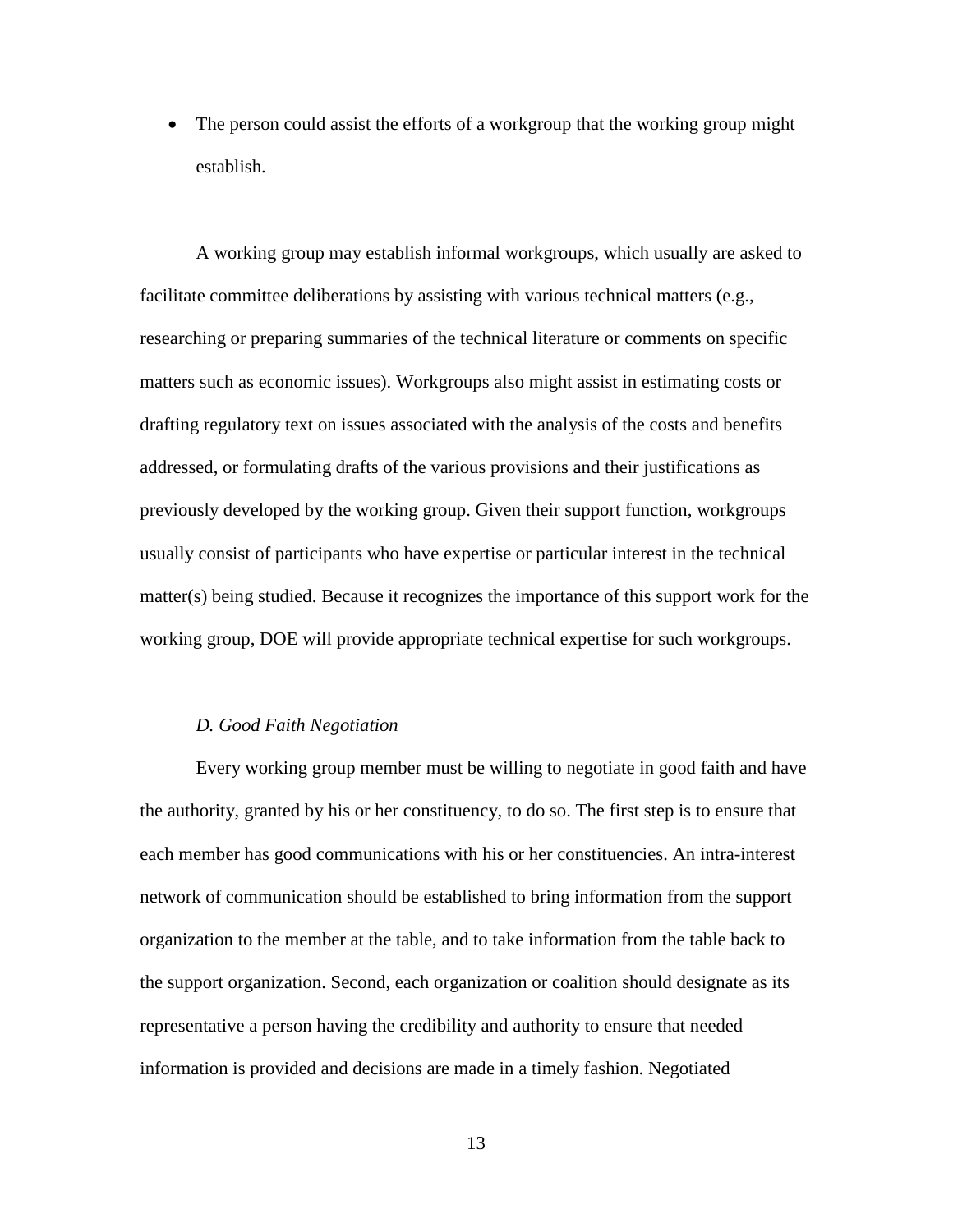rulemaking can require the appointed members to give a significant sustained time commitment for as long as the duration of the negotiated rulemaking. Other qualities of members that can be helpful are negotiating experience and skills, and sufficient technical knowledge to participate in substantive negotiations.

Certain concepts are central to negotiating in good faith. One is the willingness to bring all issues to the bargaining table in an attempt to reach a consensus, as opposed to keeping key issues in reserve. The second is a willingness to keep the issues at the table and not take them to other forums. Finally, good faith includes a willingness to move away from some of the positions often taken in a more traditional rulemaking process, and instead explore openly with other parties all ideas that may emerge from the working group's discussions.

# *E. Facilitator*

 The facilitator will act as a neutral in the substantive development of the proposed standard. Rather, the facilitator's role generally includes:

- Impartially assisting the members of the working group in conducting discussions and negotiations; and
- Impartially assisting in performing the duties of the Designated Federal Official under FACA.

### *F. Department Representative*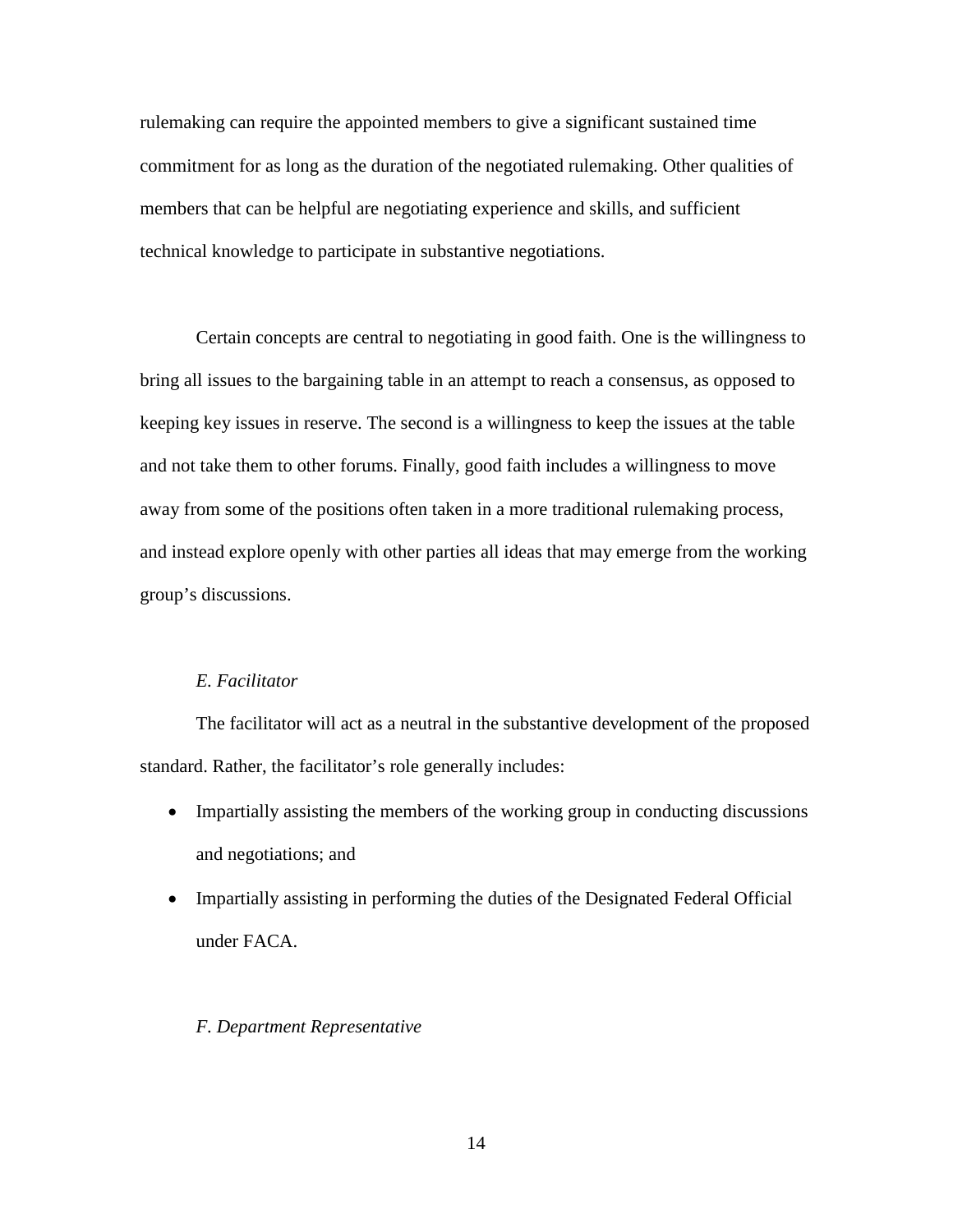The DOE representative will be a full and active participant in the consensus building negotiations. The Department's representative will meet regularly with senior Department officials, briefing them on the negotiations and receiving their suggestions and advice so that he or she can effectively represent the Department's views regarding the issues before the working group. DOE's representative also will ensure that the entire spectrum of governmental interests affected by the standards rulemaking, including the Office of Management and Budget, the Attorney General, and other Departmental offices, are kept informed of the negotiations and encouraged to make their concerns known in a timely fashion.

# *G. Working Group and Schedule*

After evaluating the comments submitted in response to this notice of intent and the requests for nominations, DOE will either inform the members of the working group that they have been selected or determine that conducting a negotiated rulemaking is inappropriate.

 The working group is expected to negotiate a final term sheet by Monday, June 15, 2015. The final term sheet will be presented to ASRAC at an open meeting for their deliberation and decision on whether or not to pass it on as a formal recommendation to DOE.

DOE will advise working group members of administrative matters related to the functions of the working group before beginning. DOE will establish a meeting schedule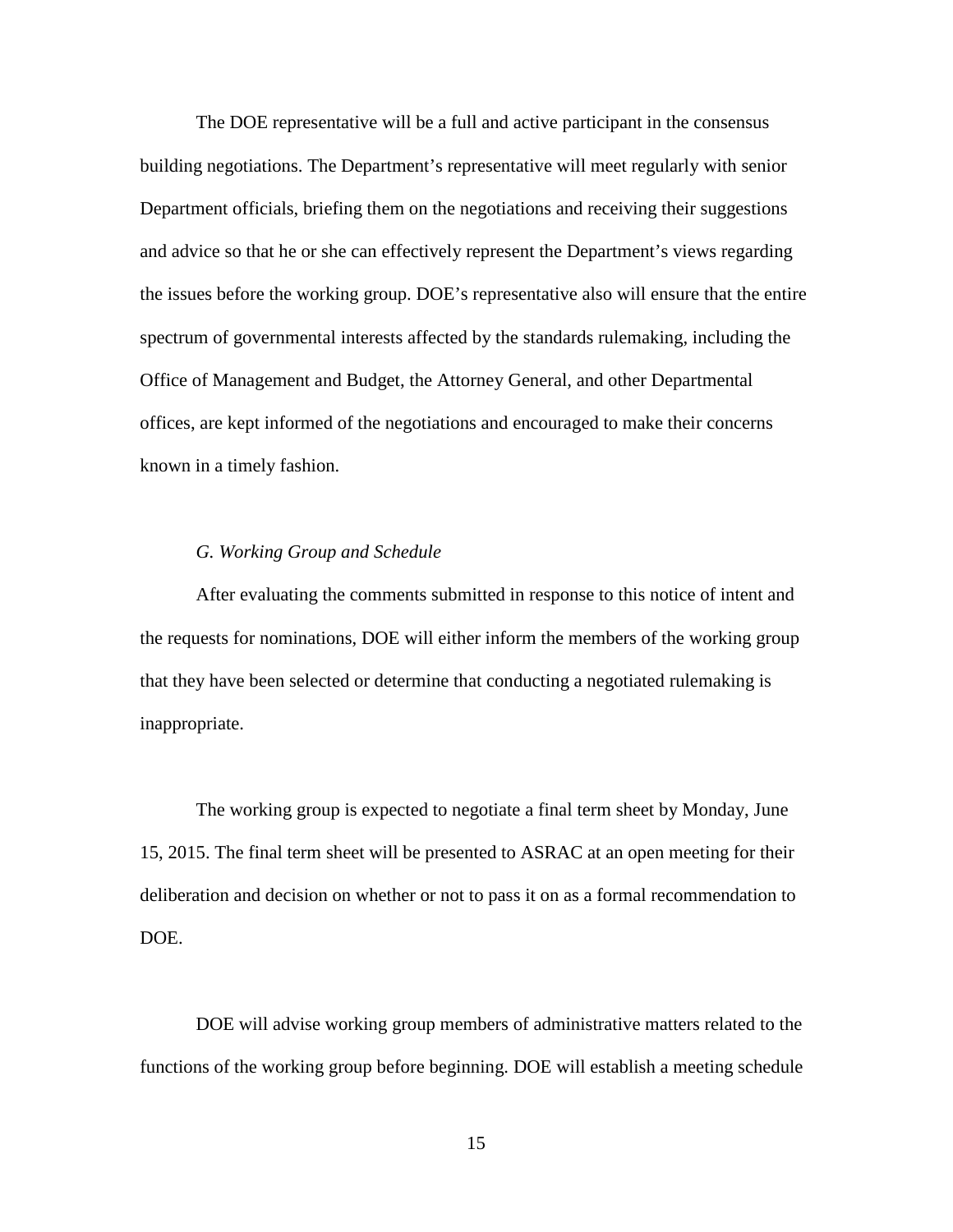based on the settlement agreement and produce the necessary documents so as to adhere to that schedule. While the negotiated rulemaking process is underway, DOE is committed to performing much of the same analysis as it would during a normal standards rulemaking process and to providing information and technical support to the working group.

### **IV. Comments Requested**

 DOE requests comments on which parties should be included in a negotiated rulemaking to consider energy conservation standards for CUACs and CWAFs and suggestions of additional interests and/ or stakeholders that should be represented on the working group. All who wish to participate as members of the working group should submit a request for nomination to DOE.

#### **V. Public Participation**

#### Attendance at the Public Meeting

 The time, date, and location of the public meeting are listed in the DATES and ADDRESSES sections. If you plan to attend the public meeting, please notify asrac@ee.doe.gov.

In addition, you can attend the public meeting via webinar. Webinar registration information, participant instructions, and information about the capabilities available to webinar participants will be published on DOE's website at:

[http://www1.eere.energy.gov/buildings/appliance\\_standards/rulemaking.aspx?ruleid=106](http://www1.eere.energy.gov/buildings/appliance_standards/rulemaking.aspx?ruleid=106)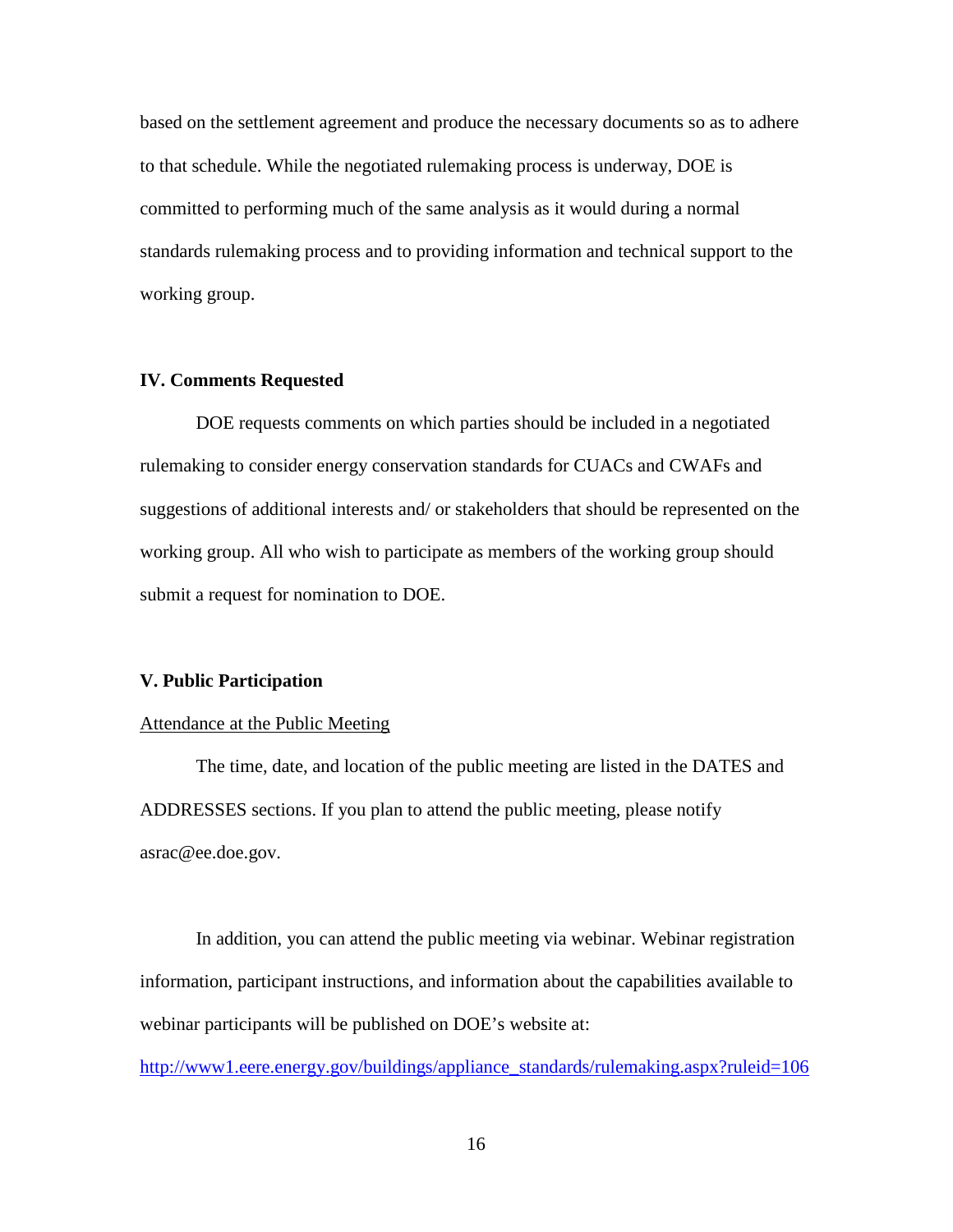Participants are responsible for ensuring their systems are compatible with the webinar software.

### Conduct of the Public Meeting

DOE will designate a DOE official to preside at the public meeting and may also use a professional facilitator to aid discussion. The meeting will not be a judicial or evidentiary-type public hearing, but DOE will conduct it in accordance with section 336 of EPCA. (42 U.S.C. 6306) A court reporter will be present to record the proceedings and prepare a transcript. DOE reserves the right to schedule the order of presentations and to establish the procedures governing the conduct of the public meeting. After the public meeting, interested parties may submit further comments on the proceedings as well as on any aspect of the rulemaking until the end of the comment period.

 The public meeting will be conducted in an informal, conference style. DOE will present summaries of comments received before the public meeting, allow time for prepared general statements by participants, and encourage all interested parties to share their views on issues affecting this rulemaking. Each participant will be allowed to make a general statement (within time limits determined by DOE), before the discussion of specific topics. DOE will allow, as time permits, other participants to comment briefly on any general statements.